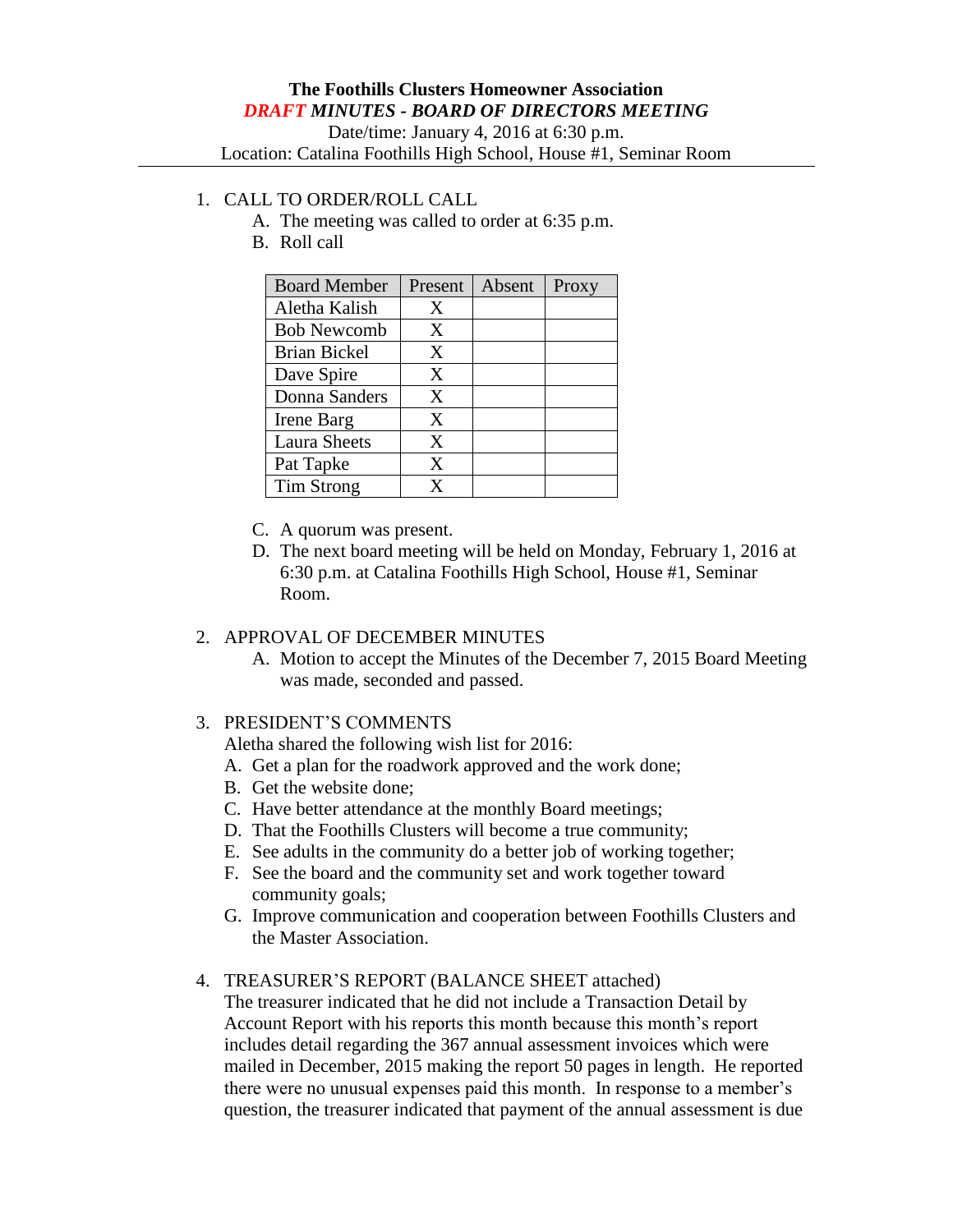by January 31, 2016 and that he was unable to arrange for electronic payments so only cash and checks can be accepted this year.

- A. Motion to accept Treasurer's report was seconded and passed.
- B. Motion to renew contract with attorney for unlimited telephone contact for a fee of \$50 including a one, one-hour meeting with the entire Board per year for a total cost of \$600 was made, seconded and passed.
- C. Brian will request an engagement letter from the CPA firm related to the annual review/audit.
- D. Brian requested an executive committee meeting with the attorney to discuss collection of bad debts.

### 5. COMMITTEE REPORTS

- A. Architectural Control Committee with CC&R Enforcement:
- 1. Report attached
	- a. Discussion regarding roof decks with consensus that there is no objection to roof decks as long as they are safe and not obtrusive. Bob indicated that the homeowner at 3776 E. Nugget Canyon did not file an application for the roof deck with the Architectural Committee. Bob will write a letter to the homeowner indicating that they are out of compliance with the CC&Rs and requesting that they file an Architectural Change Application as well as obtain the required permit from the County.
	- b. Defining architectural change application types to be presented to the Board at a later date.
	- c. Starting to design questionnaire to get neighborhood opinion on white roofs, approach to enforcement, etc. – hoping to have a presentation by the March, 2016 meeting.
	- d. Guest speaker from Pima County Planning Department timing would be better later in the year. Keep on the agenda.
	- e. Motion to accept Architectural and CC&R committee report was made, seconded and passed.
- 2. Review of mock-up of suggested CC& R changes is being moved to the Business Process Committee.
- 3. Review of Enforcement Policy from attorney.
	- a. A copy of the proposed The Foothills Clusters Homeowners Association Enforcement Policy developed by counsel for the association, Carolyn Goldschmidt, was distributed to Board members. Bob Newcomb stated that the policy is intended to give the Architectural Control/CC&R Committee guidelines that are consistent with Arizona Statutes and that if passed, this policy would become part of the documentation for The Foothills Clusters Homeowners Association. Bob stated it is the intention of the committee to poll the community and revise the CC&Rs to reflect the needs and standards of the community. There was discussion of the enforcement policy related to dates, the documents process and due process. It was pointed out that the policy protects the homeowners from many of the arbitrary enforcement practices of previous boards.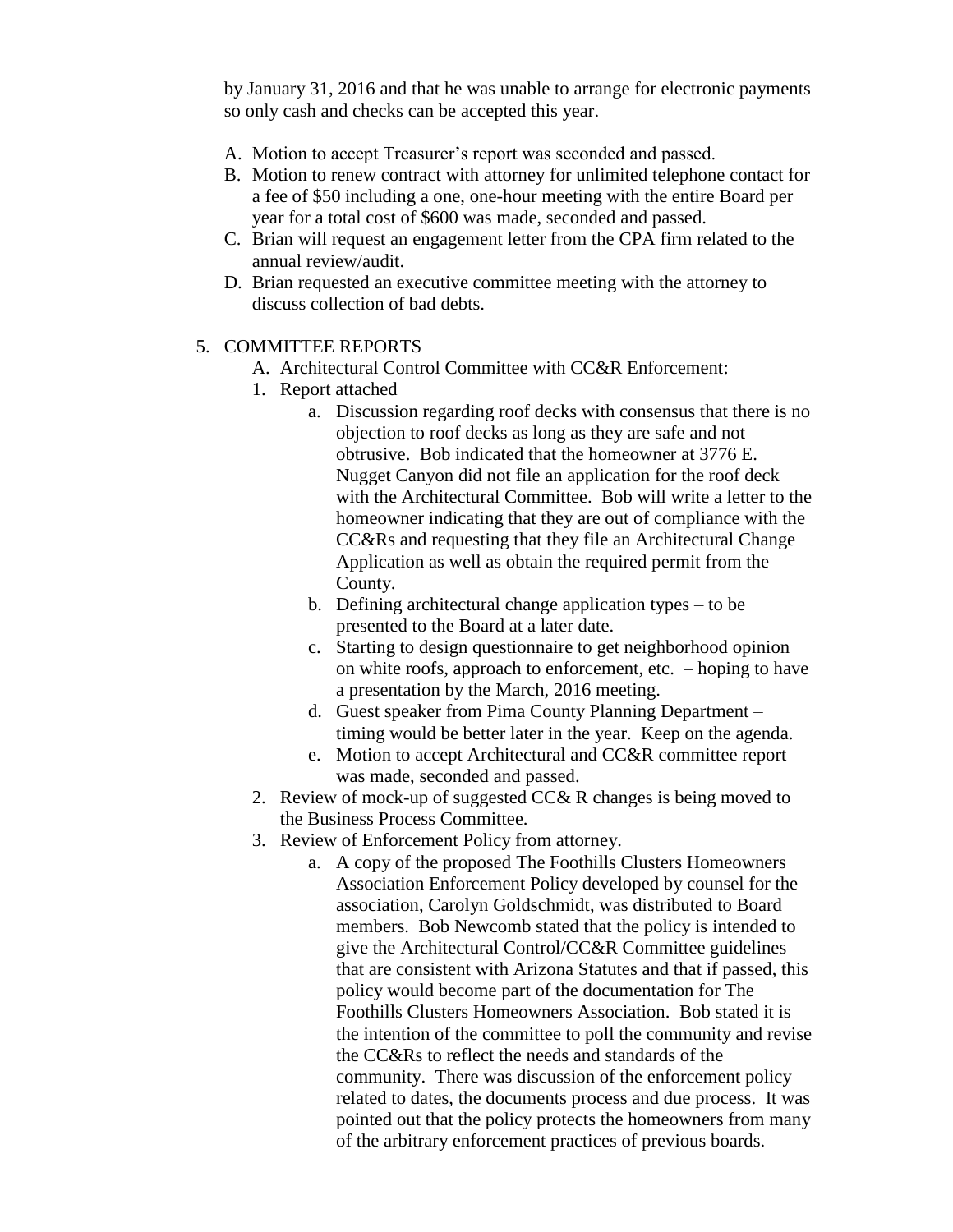- b. Motion to execute The Foothills Clusters Homeowners Association Enforcement Policy thereby making it a part of the documentation of the Association was made, seconded and passed.
- B. Landscape & Roads Committee:
	- 1. Report attached. Motion to accept the Landscape and Road committee report was made, seconded and passed.
	- 2. A member indicated that the lights at the Skyline entrance are out. Irene will check the lighting and follow up with Bob Reuss.
	- 3. It was noted that there are some landscape issues related to trees overhanging the streets and planting in the right-of-way that need to be address in connection with the road project. It was suggested putting a heads up to homeowners in the newsletter suggesting that homeowners take a look at their property and address any issues when the dumpsters are here in the spring. Irene will add this item to her agenda for Thursday meeting with Road Committee.
	- 4. After discussion it was decided to schedule dumpsters for the weekends of March 11 through 13 and March 18 through 20.

Business Process Committee:

1. The committee is working on amending and restating the By-Laws and Declaration of Covenants Conditions and Restrictions of the Foothills Clusters and they hope to have draft documents ready for Board review by spring.

Communications Committee (See Report Attached):

- 1. Frank Karnauskas is investigating options for alternative website host and also presented a draft 'quick start' pamphlet for new residents (copy attached).
- 2. A list of committee members and contact information and a list of Board members with contact information were distributed. Board members were asked whether they wanted their personal phone numbers to be posted on the website. The consensus was to not post personal phone numbers at this point.

Nominating Committee: No Report

### 6. OLD BUSINESS

- A. HOA VISION AND PLANS FOR 2016 was tabled until March.
- B. Irene Barg presented a suggested list of duties that a paid administrative assistant could help Board members with and possible salary requirements were discussed. Board members were asked to respond by email to Irene with additional suggestions.

# 7. NEW BUSINESS – None

- 8. MASTER ASSOCIATION
	- A. Brian stated that Foothills Clusters receive an invoice from the Master Association in December, 2015 for \$6,239.00 for the annual